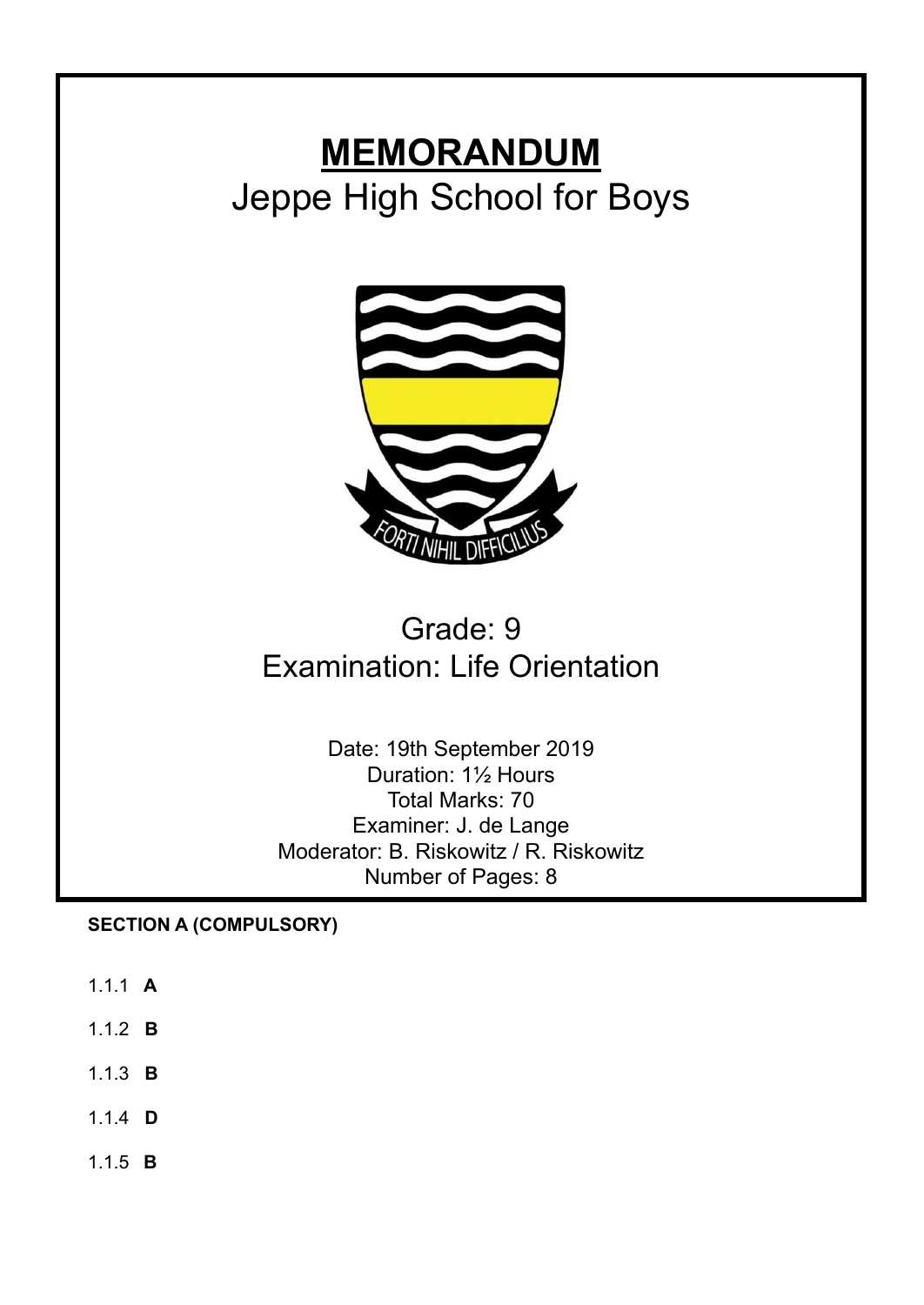- 1.2 Give ONE word/term for each of the following descriptions. Write only the word/term next to the question numbers (1.2.1 to 1.2.5) in the ANSWER BOOK.
	- 1.2.1 Someone who people look up to and admire. (1)

# **Role model** ✓

1.2.2 Being worthy of honour and respect, simply for being born a human. (1)

# **Human dignity** ✓

1.2.3 Something which can be kept going over time. (1)

# **Sustainable** ✓

1.2.4 The Act that limits work hours in a week and regulates lunch breaks. (1)

# **The Basic Conditions of Employment Act** ✓

1.2.5 The Act that regulates the rights of workers to join trade unions. (1)

# **The Labour Relations Act** ✓

# **TOTAL SECTION A: 10**

# **SECTION B (COMPULSORY)**

# **QUESTION 2**

2.1 Define the term "grief" and explain TWO symptoms of grief. (1+2) (3)

# **a) Definition**

**Grief is a normal expression of loss / a feeling of deep extreme sadness/ a deep sorrow.**

**b) Mention two symptoms of grief for two marks; possible answers: Depression, trouble sleeping, feelings of anger and bitterness, anxiety, loss of appetite, and general aches and pains.**

2.2 Describe a potential danger of engaging in underage drinking. (1X2) (2)

**Make a point** ✓**and explain that point in light of the question** ✓**; possible answers: Car crashes; Falls, drowning, and other accidents; Suicide; Violence and homicide; Being a victim of violent crime; Sexually transmitted infections; Unwanted pregnancy; Sexual assault or rape**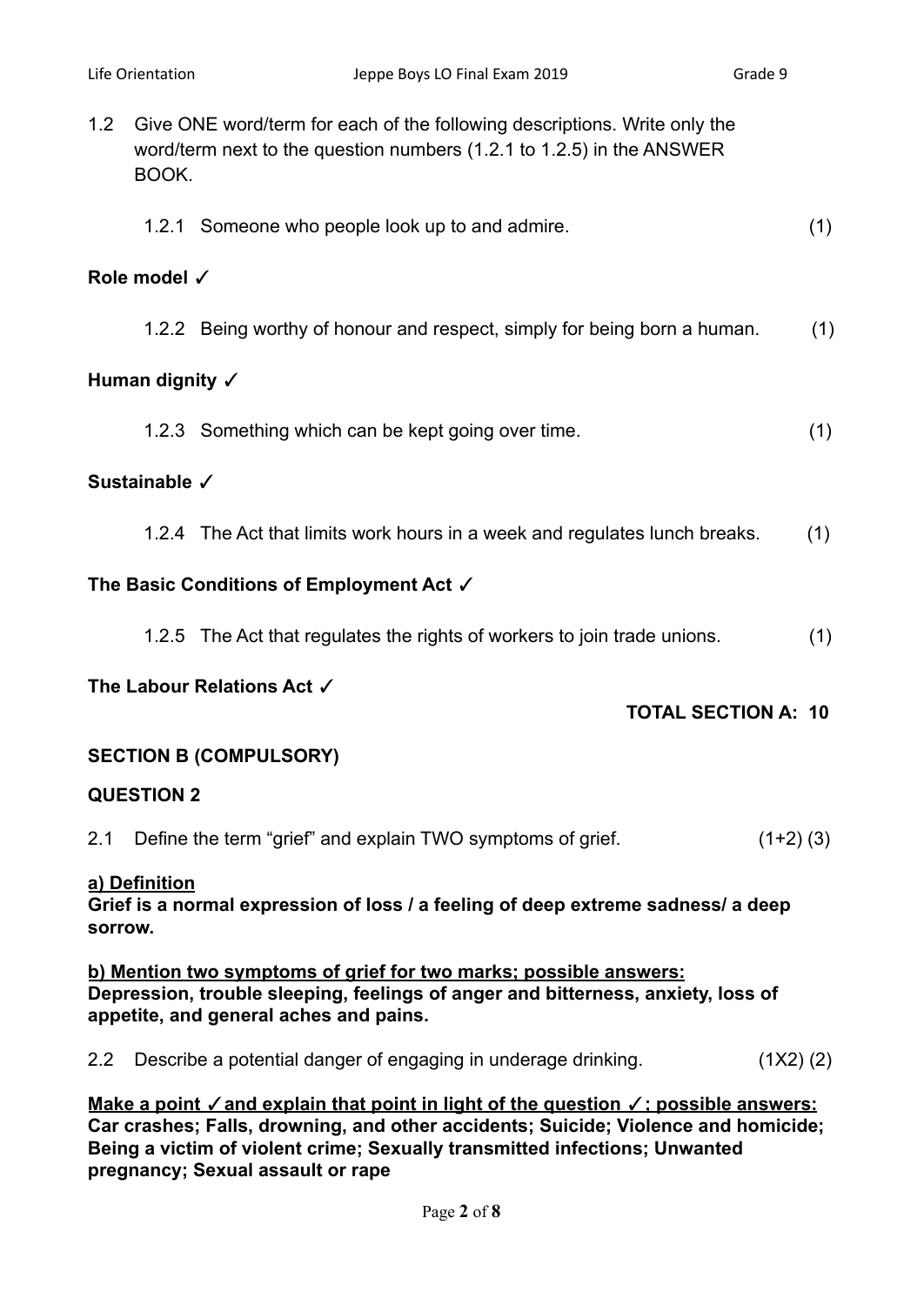2.3 Discuss why teenagers often resort to alcohol and drugs as a coping technique. (1X2) (2) **Make a point** ✓**and explain that point in light of the question** ✓**; possible answers: Makes them feel good.** ✓ **Escape their problems for a short while.** ✓ 2.4 Advise your friend on how problem-solving skills can help him to respond to his emotions in challenging situations. (2X2) (4) **Make a point** ✓**and explain that point in light of the question** ✓ **Make another point** ✓**and explain that point in light of the question** ✓**; possible answers:** 2.5 Critically discuss TWO possible causes of depression in the lives of adolescents. (2X2) (4) **Make a point** ✓**and explain that point in light of the question** ✓ **Make another point** ✓**and explain that point in light of the question** ✓**; possible answers: feelings of worthlessness and inadequacy over their grades. School performance, social status with peers, sexual orientation, or family life can each have a major effect on how a teen feels. Sometimes, teen depression may result from environmental stress. But whatever the cause, when friends or family -- or things that the teen usually enjoys -- don't help to improve his or her sadness or sense of isolation, there's a good chance that he or she has teen depression. [15]**

# **QUESTION 3**

3.1. Define the term "volunteer" and state reasons why people become volunteers. (1+2) (3)

# **a) Definition**

**the principle of donating time and energy for the benefit of other people in the community as a social responsibility rather than for any financial reward**

**b) Two reasons people volunteer for two marks; possible answers: Work experience.** ✓ **Genuine care for others.** ✓ **Forced to.** ✓

3.2. Explain how NPOs raise money to fulfil their duties. (1X2) (2)

**Make a point** ✓**and explain that point in light of the question** ✓**; possible answers: NATIONAL Lottery Fund Companies and businesses (financial donations) Sponsorships from businesses (publicity) Fundraisers**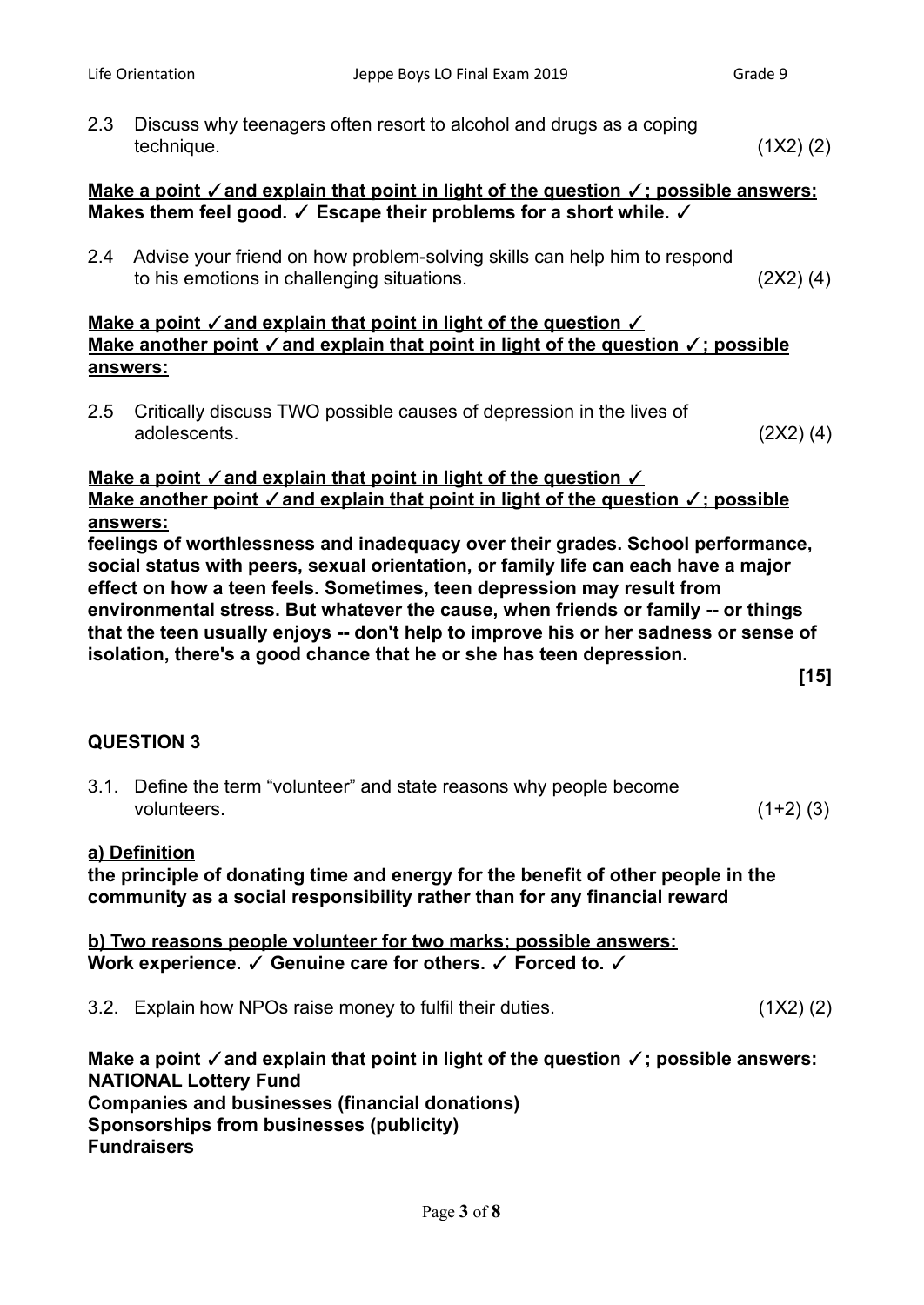3.3. Discuss the significance of teaching young children about entrepreneurship. (1X2) (2)

**Make a point** ✓**and explain that point in light of the question** ✓**; possible answers: Exposure to the world of business and entrepreneurship helps children to develop their confidence across the board. In order to pursue an entrepreneurial endeavour, it is essential to be able to confidently 'sell' yourself, your product or your service. When learning about entrepreneurship, children are taught how to express themselves to people and how to get their points across well in order to close deals. Additionally, teaching entrepreneurship often involves communicating with people who a child may not necessarily have come across in any other circumstances. Development of good communication skills is integral to business.**

3.4. Critically discuss TWO positive ways that NPOs contribute to the social health of the community they work in. (2X2) (4)

**Make a point** ✓**and explain that point in light of the question** ✓ **Make another point** ✓**and explain that point in light of the question** ✓ **Helps develop self-confidence and encourages children to become future leaders, intellectuals and entrepreneurs**

**Offer counselling services to give people professional guidance on how to deal with personal or social problems**

**They offer their support to young people and the education of the next generation by offering learners after school in communities**

3.5. Recommend TWO ways that NPOs can help create more environmental awareness. (2X2) (4)

**Make a point**   $\checkmark$  and explain that point in light of the question  $\checkmark$ **Make another point** ✓**and explain that point in light of the question** ✓**; possible answers:**

**Through educational programmes: Introduce the 3 R's to learners at school: reduce waste, reuse resources, and recycle materials.**

**Organise tree planting days at school and tell them why trees are important to the environment.**

**Encourage children to switch off all appliances and lights when not in use to save energy**

**Ensure taps are closed properly after you have used them and use water sparingly Schools should encourage parents to share their environmental knowledge to their kids at home**

**Schools must lead the conversation. environmental awarenessshould be a part of the curriculum in all schools**

> **[15] TOTAL SECTION B: 30**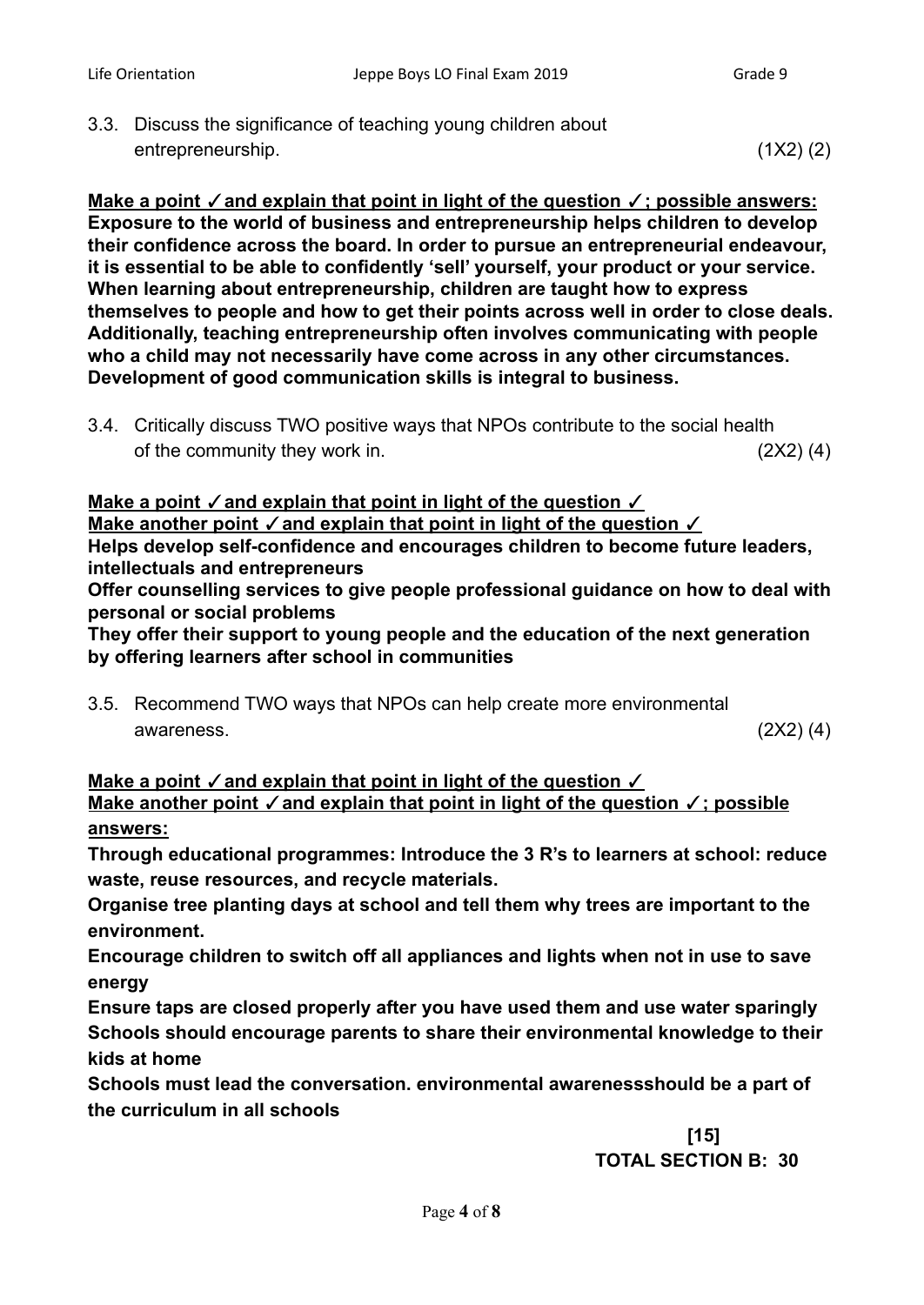# **SECTION C**

# *Answer any TWO questions in this section.*

# **QUESTION 4**

• What does "NSFAS" stand for and list TWO other funding options when it comes to your studies.  $(1+2)$  (3)

# **a) Stand for? National Student Financial Aid Scheme**

# **b) Two other funding options for two marks; possible answers: Loan; scholarship; bursary; internship; learnership.**

● Explain THREE reasons why it is important to do research before you make decisions about your career. (3X2) (6)

**Make a point** ✓**and explain that point in light of the question** ✓ **Make another point** ✓**and explain that point in light of the question** ✓ **Make another point** ✓**and explain that point in light of the question** ✓**; possible answers:**

**There are countless career options to choose from and it can be a daunting task to narrow it down to the one that is bested suited for you To understand of the requirements and responsibilities and ultimately, its compatibility with your interests, strengths and personality. To make the most informed decision, to give you the best chance of**

# **success**

**You may get invaluable insight into other factors surrounding the career that may influence whether or not it is something you could see yourself doing over the long term.**

**Career research offers you a preview of a career prior to committing to it.**

• Recommend TWO possible resources that a Grade 9 learner can use to assist them with their subject choice selections. In your answer, discuss how these resources can also benefit them in preparing them for their future  $\text{careers.}$  (2X3) (6)

# **1st recommendation** ✓**and explain that recommendation** ✓ **and explain how this may**

**help them prepare for their future careers.** ✓

**2nd recommendation** ✓**and explain that recommendation** ✓ **and explain how this may help them prepare for their future careers.** ✓**; possible answers:**

**Speaking to teachers about the expected work load and difficulty of a subject and compare that against your abilities. This will help you make a more informed decision for the future.**

**Completing a psychometric assessment to learn more about values, aptitude, and interest etc. This will help you make a more informed decision for the future.**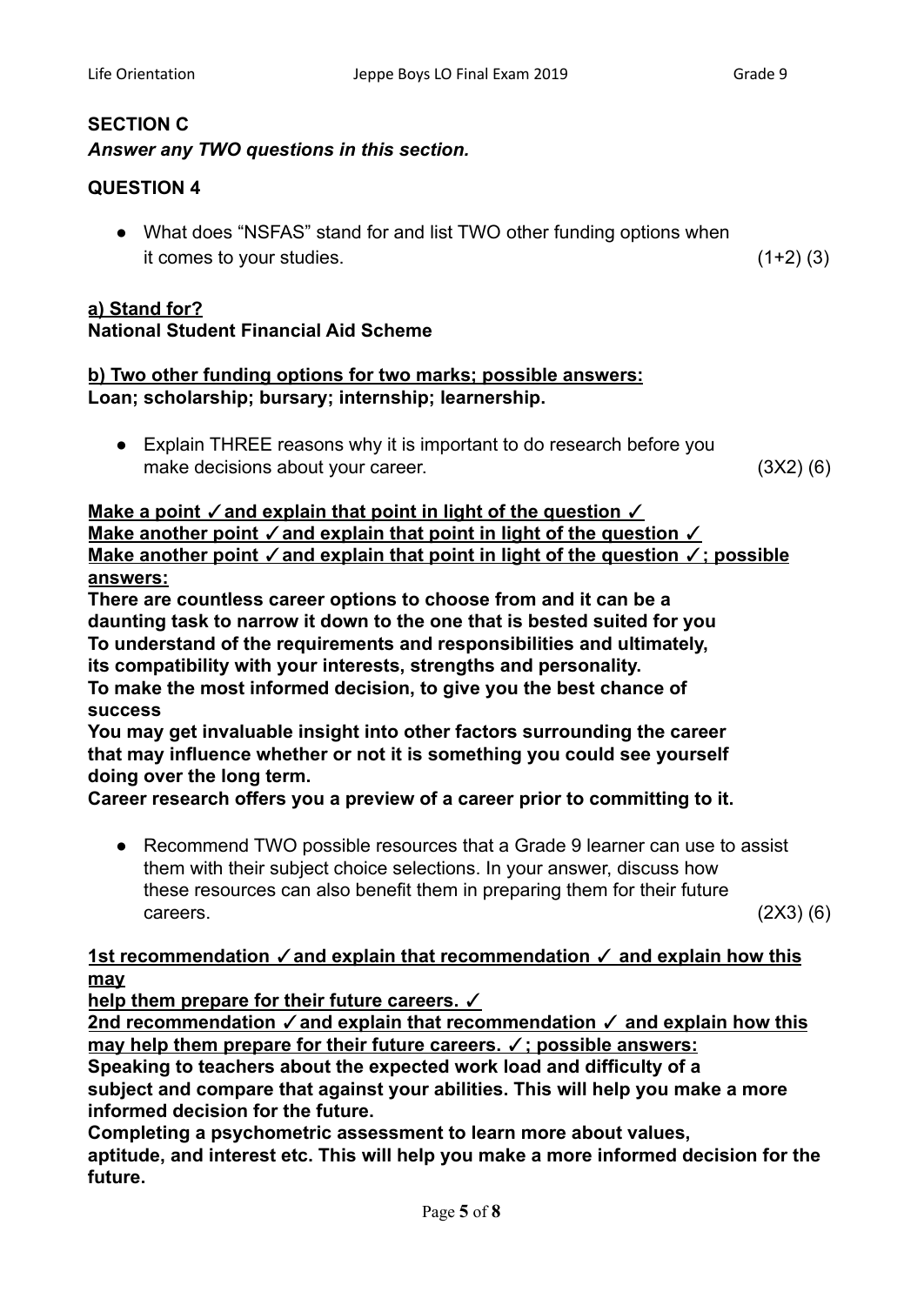**[15]**

**Discuss experiences of studying a subject with senior learners. This will help you make a more informed decision for the future.**

**Career open days at tertiary institutions to get useful information. This will help you make a more informed decision for the future.**

**Career counsellors can give professional and guide and support learners to make an informed decision. This will help you make a more informed decision for the future.**

**Life Orientation teachers can discuss all possible choices of subjects and possible careers. This will help you make a more informed decision for the future.**

# **QUESTION 5**

● Define the concept of "crisis" and state whether or not the situation above could be called a crisis. (1+2) (3)

# **a) Definition**

# **a time of intense difficulty or danger.**

# **b) State whether or not the above situation could be considered a crisis for two marks; possible answers:**

# **DO NOT GIVE A MARK FOR SAYING YES OR NO**

**it is a crisis because the floods were very dangerous/resulted in great damage**

● Explain how this situation could lead to depression in the victims of the  $\beta$  floods.  $(3X2)$  (6)

**Make a point**   $\checkmark$  and explain that point in light of the question  $\checkmark$ **Make another point**  $\checkmark$  and explain that point in light of the question  $\checkmark$ **Make another point** ✓**and explain that point in light of the question** ✓**; possible answers:**

**If people deny their feelings** ✔ **it build up and may lead to depression**✔ **They do not obtain help** ✔ **and keep their emotions they can become depressed**✔ **They cannot cope with the situation**✔**, and they cannot function normally which lead to depression**✔**.**

• Recommend TWO ways that the residents living in community halls can ensure that they do not become depressed. In your answer, discuss how this can help them avoid depression in the future. (2X3) (6)

# **1st recommendation** ✓**and explain that recommendation** ✓ **and explain how this may**

**help them avoid depression in the future.** ✓ **2nd recommendation** ✓**and explain that recommendation** ✓ **and explain how this may help them avoid depression in the future.** ✓**; possible answers: Speak to the counsellors provided**✔ **to express emotions**✔**. This will give them a coping mechanism to prevent depression in the future.**✔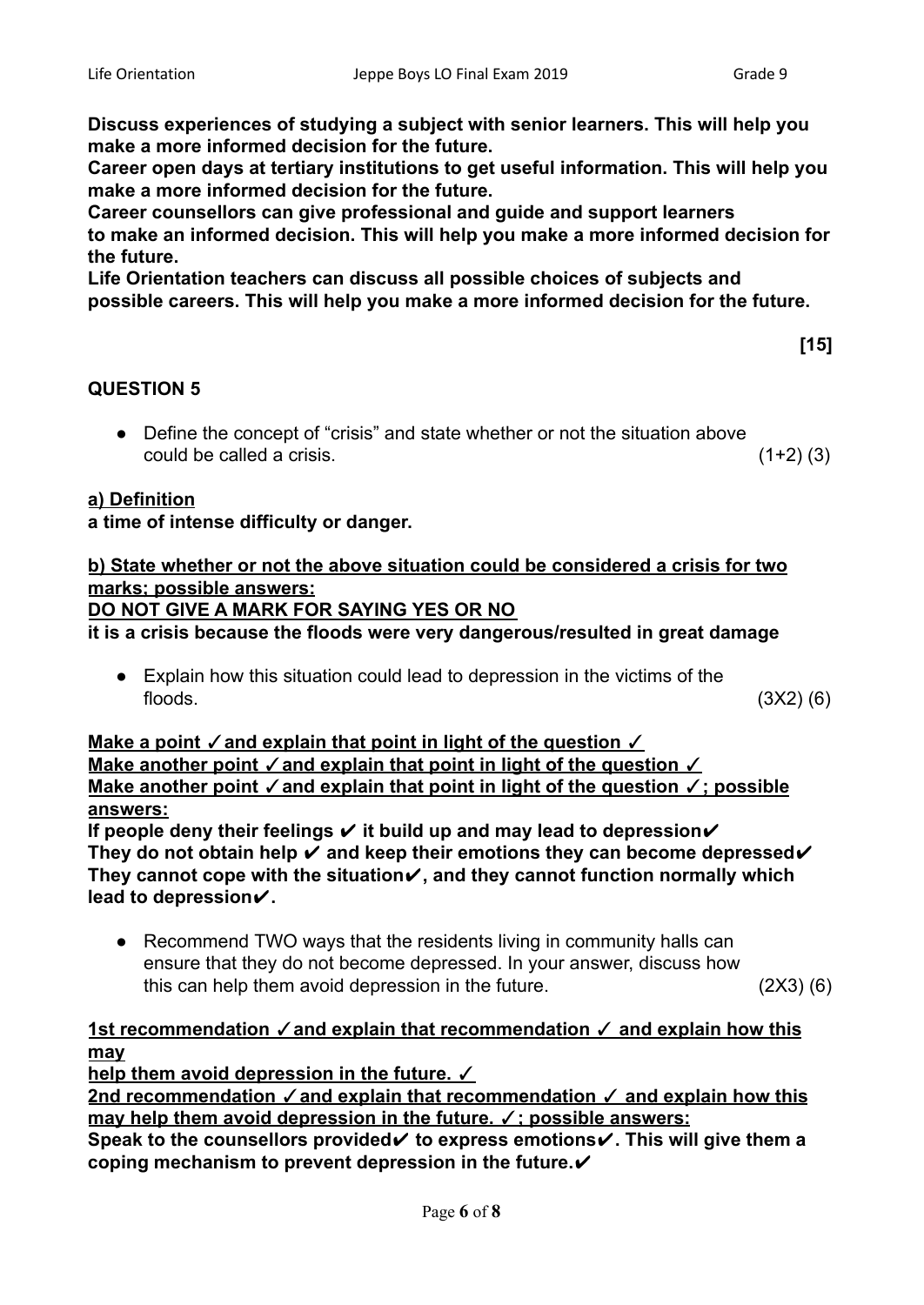**[15]**

**Try to create a normal routine**✔**, and focus on the positive**✔**. This will give them a coping mechanism to prevent depression in the future.**✔ **Get enough sleep**✔ **and balance with exercises**✔**. This will give them a coping mechanism to prevent depression in the future.**✔ **Help others around you, it often helps you to feel good about yourself in return. This will give them a coping mechanism to prevent depression in the future.**✔

**QUESTION 6**

● Define the term "reconciliation" and briefly explain the link between poverty and violence. (1+2) (3)

# **a) Definition**

**the restoration of friendly relations.**

#### **b) Explain the link between poverty and violence for two marks; possible answers: Feeling afraid and scared, so they do not leave their houses People may become aggressive, because they do not know how to handle the situation**

**People might become distrustful of other, and relationship are broken Individual's self-esteem is low, because they blame themselves**

**The emotional scars let the individual doubt themselves, so they see themselves as lesser of a person**

**People may get depressed, and it has a negative impact on work or school**

● Discuss the emotional impact of violence on the individuals' health. (3X2) (6)

**Make a point ⁄ and explain that point in light of the question Make another point ✓ and explain that point in light of the question ✓ Make another point** ✓**and explain that point in light of the question** ✓**; possible answers:**

**Feeling afraid and scared, so they do not leave their houses**

**People may become aggressive, because they do not know how to handle the situation**

**People might become distrustful of other, and relationship are broken Individual's self-esteem is low, because they blame themselves**

**The emotional scars let the individual doubt themselves, so they see themselves as lesser of a person**

**People may get depressed, and it has a negative impact on work or school**